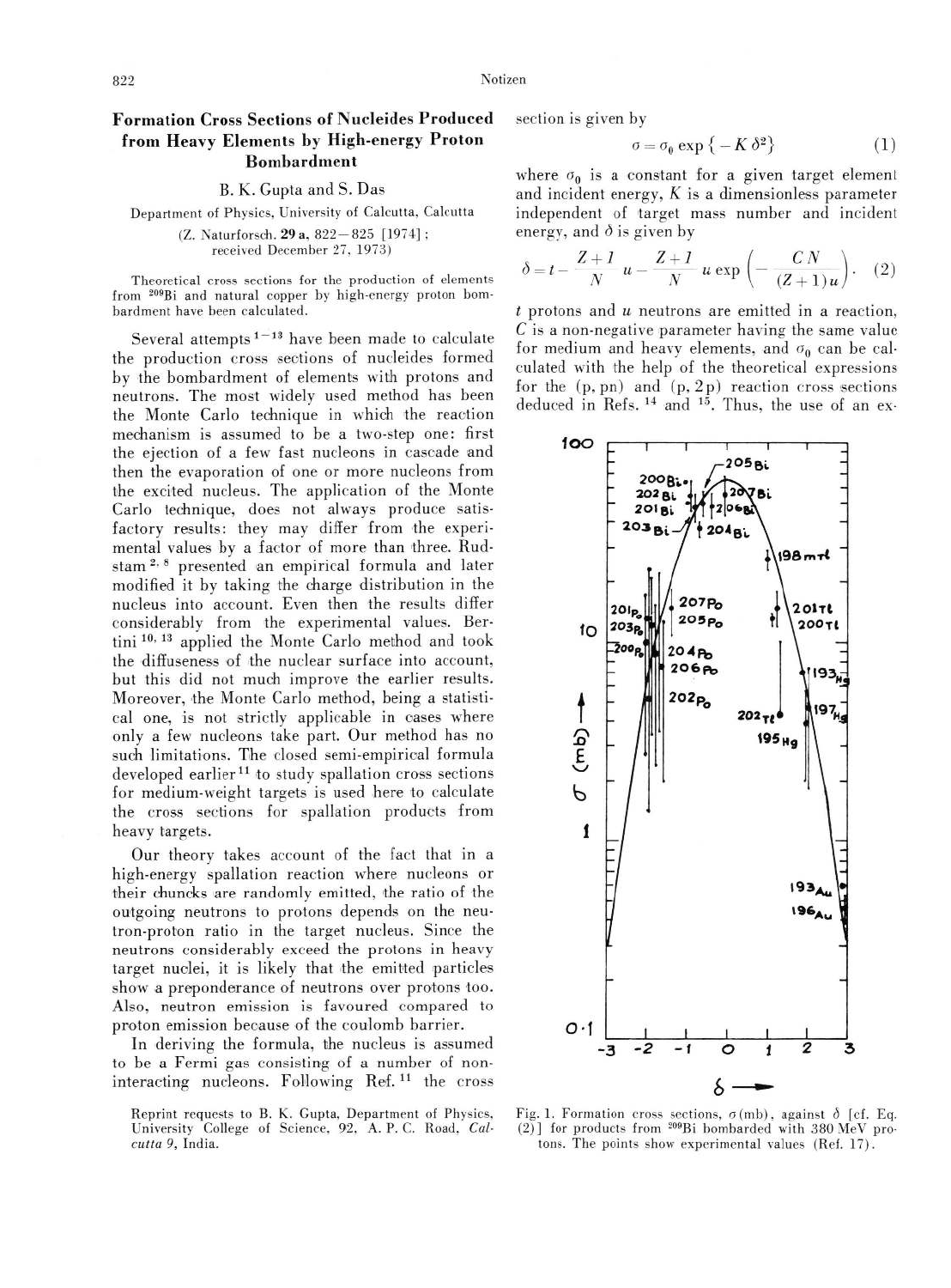



Fig. 2. Theoretical formation cross sections,  $\sigma$ (mb), against  $\delta$  for the products from <sup>65</sup>Cu bombarded with 590 MeV protons. The solid line represents the cross sections of pure 65Cu and the dashed line relates to Cu of natural isotopic composition  $(30.9\%~^{65}Cu)$ .

perimental cross section for the determination of  $\sigma_0$ , as made in Ref.<sup>11</sup>, is avoided here. In the case of a target element consisting of two isotopes, two different values of  $\sigma_0$  are involved. The actual cross section  $\sigma$  for the product nucleide is then given by

$$
\sigma = m \sigma_1 + n \sigma_2 \tag{3}
$$

where  $\sigma_1$  and  $\sigma_2$  are the cross sections for the product from each isotope, and  $m$  and  $n$  are the compositional isotope fractions in the target.

Formation cross sections have been calculated for the target element 209Bi (Table 1) and for natural copper (Table 2) with the help of Eqs.  $(1)$ ,  $(2)$ 

Fig. 3. As in Fig. 2 for the products from 63Cu bombarded with 590 MeV protons. The dashed line relates to Cu of natural isotopic composition (69.1% 63Cu).

and  $(3)$ . The results are plotted in Figs. 1, 2, and 3. To obtain the formation cross section of a product from natural copper one has to add the corresponding reduced values given on the dashed lines in Figs. 2 and 3.

As can be seen from the ratios given in the last column of the tables, the calculated cross sections agree fairly well with the experimental data. In some cases the experimental cross sections for the metastable and ground state of the product nucleides are given separately, whereas in others values of the metastable state only are given. Only the sums of the two measured cross sections, when available, are compared with our calculations.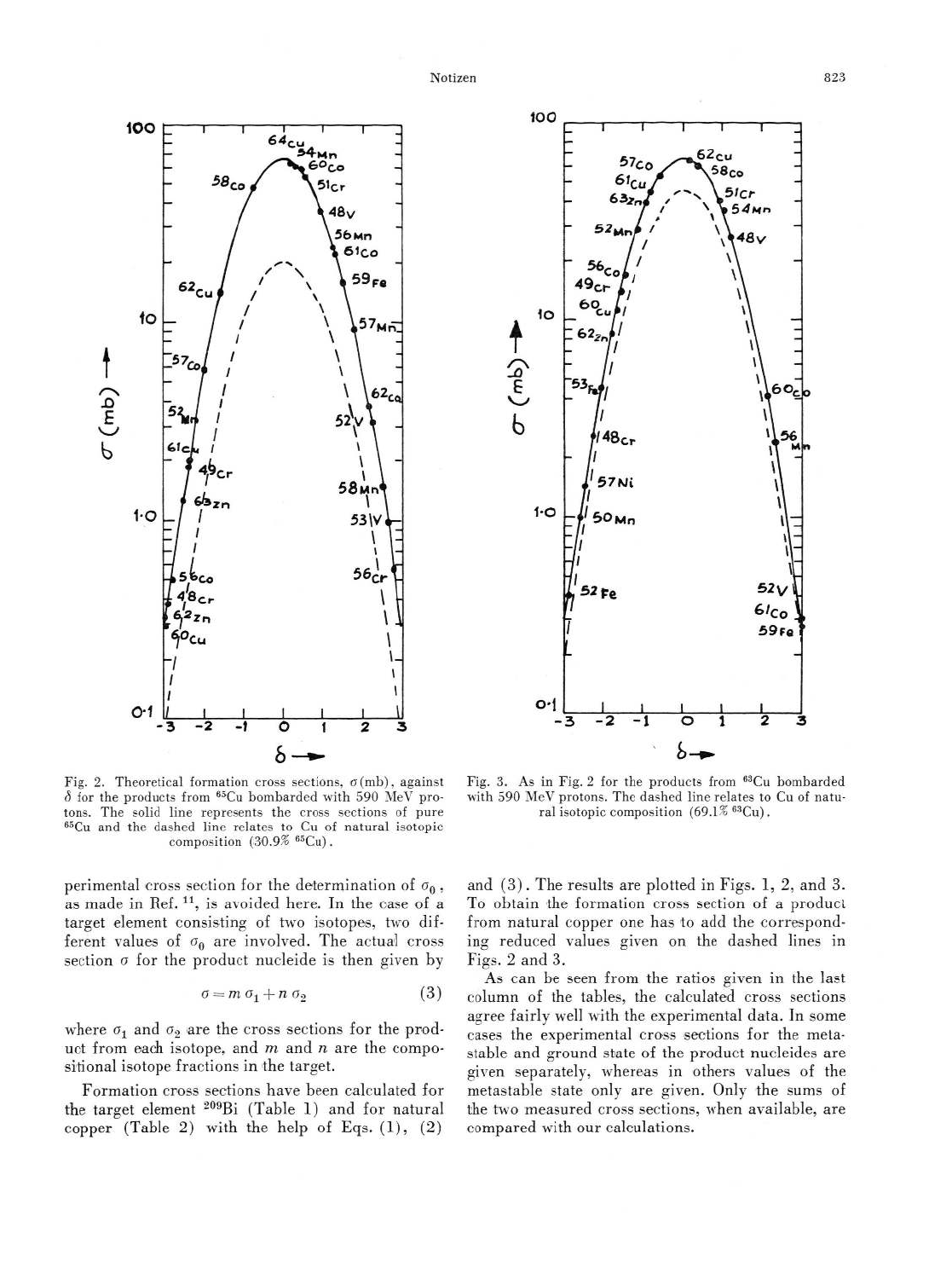824 Notizen

| Product<br>nucleides |                  |                  | Cross sections (mb)  |                              |                 |
|----------------------|------------------|------------------|----------------------|------------------------------|-----------------|
| Z                    | $\boldsymbol{A}$ | present<br>calc. | exp. 17              | other<br>calc. <sup>18</sup> | exp.<br>calc.   |
| 84                   | 207              | 20.0             | $\theta$             | $32 \pm 8$                   |                 |
|                      |                  |                  | $± 3.7)$ a<br>(14.6) |                              | $0.73 \pm 0.18$ |
|                      | 206              | 15.1             | $7.7 \pm 5.6$        | $9.3 \pm 4$                  | $0.51 \pm 0.33$ |
|                      | 205              | 12.3             | 12.9<br>±9.4         | $29 \pm 8$                   | $1.05 \pm 0.76$ |
|                      | 204              | 9.8              | 8.9 $\pm 6.5$        | $29 \pm 8$                   | $0.91 \pm 0.60$ |
|                      | 203              | 8.5              | ±9.1<br>12.5         | $29 \pm 8$                   | $1.47 \pm 1.10$ |
|                      | 202              | 7.5              | 5.2 $\pm 3.8$        | $12 \pm 5$                   | $0.69 \pm 0.48$ |
|                      | 201              | 6.2              | $13.3 \pm 9.7$       | $22 \pm 7$                   | $2.14 \pm 1.60$ |
|                      | 200              | 5.8              | $10.0 \pm 7.3$       | 17±7                         | $1.72 \pm 1.29$ |
| 83                   | 207              | 65.0             | ±3.6<br>15.7         | $37 + 9$                     |                 |
|                      |                  |                  | $(55.0 \pm 13)$ a    |                              | $0.84 \pm 0.21$ |
|                      | 206              | 59.5             | ± 5.9<br>49.3        | $40 \pm 10$                  | $0.83 \pm 0.10$ |
|                      | 205              | 55.0             | $50.0 \pm 7.0$       | $40 \pm 10$                  | $0.91 \pm 0.12$ |
|                      | 204              | 49.7             | ± 3.2<br>37.1        | $34 \pm 9$                   | $0.75 \pm 0.07$ |
|                      | 203              | 45.0             | 47.6 $± 7.6$         | $49 + 11$                    | $1.06 \pm 0.16$ |
|                      | 202              | 41.0             | $55.8 \pm 9.4$       | $54 + 12$                    | $1.36 \pm 0.23$ |
|                      | 201              | 38.4             | 49.6 $\pm 4.4$       | $44 \pm 10$                  | $1.29 \pm 0.11$ |
|                      | 200              | 36.3             | 64.4                 | $30 \pm 8$                   | 1.77            |
|                      | 199              | 34.0             | $68.6*$              | $30 \pm 8$                   | 2.02            |
|                      | 198              | 34.0             | $60.6*$              | $47 + 11$                    | 1.78            |
| 82                   | 203              | 60.1             | 14.0 $\pm 2.7$       |                              | $0.23 \pm 0.09$ |
|                      | 201              | 64.5             | 24.5 $\pm 6.6$       |                              | $0.38 \pm 0.10$ |
|                      | 200              | 64.5             | $+5$<br>7.5          |                              | $0.12 \pm 0.08$ |
|                      | 199              | 64.1             | 13.7                 |                              | 0.21            |
|                      | 198              | 64.3             | 26.9                 |                              | 0.42            |
|                      | 197              | 63.2             | $12.5(m)$ *          |                              |                 |
| 81                   | 202              | 24.0             | $4.42 \pm 5.9$       |                              | $0.18 \pm 0.24$ |
|                      | 201              | 27.5             | $15.1 \pm 3.4$       |                              | $0.55 \pm 0.12$ |
|                      | 200              | 29.9             | $13.5 \pm 0.8$       |                              | $0.45 \pm 0.03$ |
|                      | 199              | 32.2             | $2.52 \pm 1.37$      |                              | $0.08 \pm 0.04$ |
|                      | 198              | 34.0             | 25.8 $\pm 3.2$ (m)   |                              |                 |
|                      | 196              | 37.4             | 62.5 $\pm$ 18.4 *    |                              | $1.67 \pm 0.49$ |
|                      | 195              | 39.0             | 62.3 $\pm$ 15.2 $*$  |                              | $1.60 \pm 0.40$ |
| 80                   | 197              | 5.0              | $4.65 \pm 2.83$      |                              | $0.93 \pm 0.56$ |
|                      | 195              | 5.4              | $3.89 \pm 1.87$      |                              | $0.72 \pm 0.36$ |
|                      | 194              | 6.6              | < 0.5                |                              |                 |
|                      | 193              | 7.5              | $\sim$ 7             |                              | 0.93            |
|                      | 192              | 8.0              | $22.0*$              |                              | 2.75            |
|                      | 191              | 8.5              | $21.9*$              |                              | 2.57            |
|                      | 190              | 7.8              | $39.8*$              |                              | 5.10            |
|                      | 189              | 8.5              | $1.05*$              |                              | 0.12            |
| 79                   | 196              | 0.32             | $0.46 \pm 0.07$      |                              | $1.44 \pm 0.22$ |
|                      | 195              | 0.32             | $\sim 0$             |                              |                 |
|                      | 194              | 0.31             | $1.30 \pm 0.17$      |                              | $4.19 \pm 0.50$ |
|                      | 193              | 0.40             | $\sim 0.6$           |                              | 1.50            |
|                      | 192              | 0.55             | $14.2 \pm 1.3$       |                              | $25.8 \pm 2.56$ |
|                      | 191              | 0.55             | 17.0                 |                              | 30.9            |

a Ref. 18. \* Cumulative cross section, (m) Metastable.

As for the larger divergences between the experimental and calculated values the inherent experimental difficulties of the radiochemical method (Ref. 16) should be kept in mind. Also, fragmentation and fission processes become important in the reactions where the mass number of the product is far less than that of the target. There are a few experimental values for 209Bi (Table 1) which are markedly higher than the calculated ones. Such values relate to the cumulative yield and not to spallation alone.

There is a large difference between the calculated and experimental<sup>17</sup> data for the products <sup>207</sup>Po and <sup>207</sup>Bi (Table 1). The value for <sup>207</sup>Po, measured at 450 MeV by Pierson et al.18, agrees better with our calculated value. In the case of 207Bi, the latter authors find a value at 380 MeV which agrees well with our calculated value.